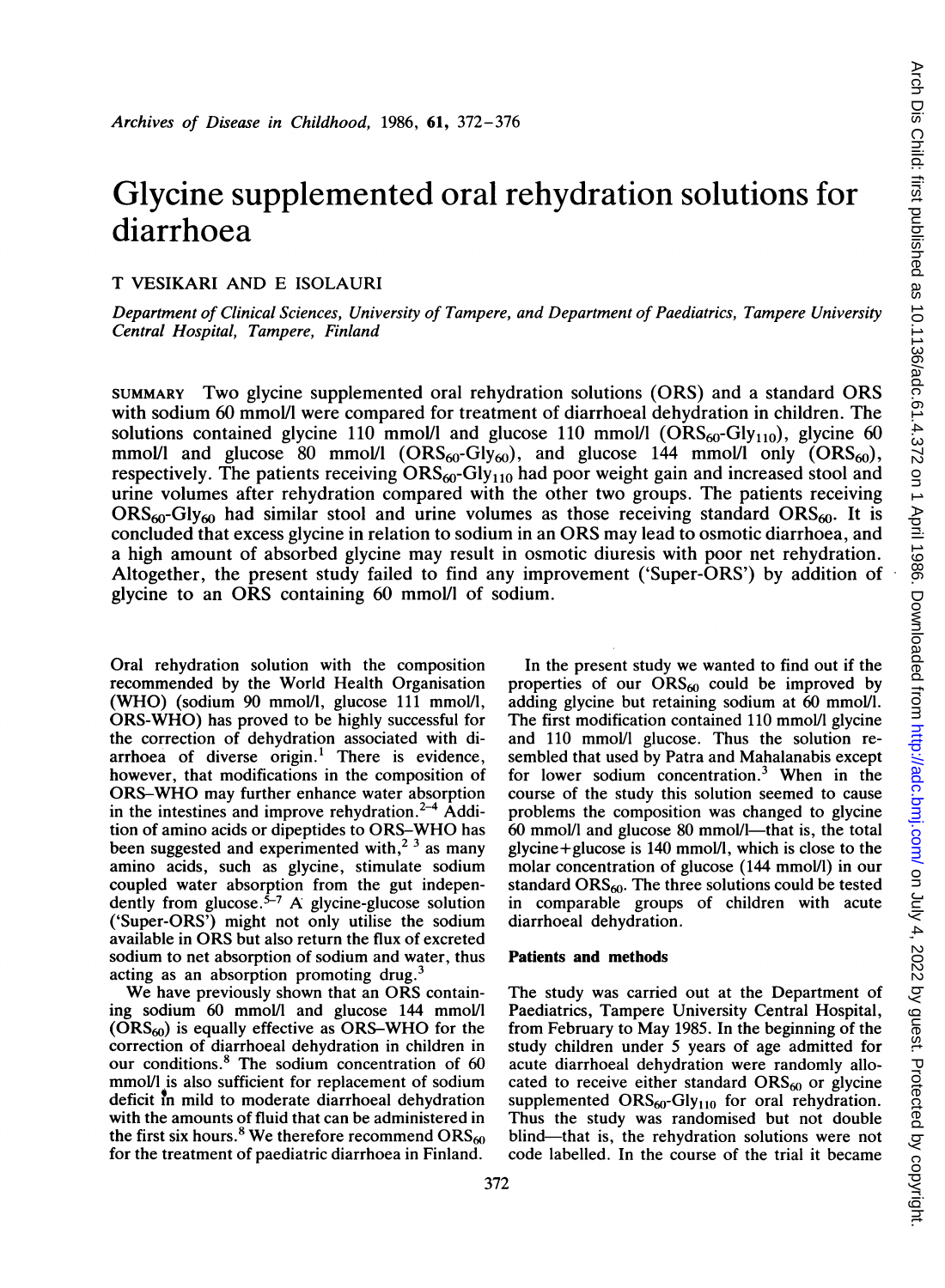apparent that some patients receiving  $ORS<sub>60</sub>-Gly<sub>110</sub>$ were not responding well, and we decided to reduce the glycine concentration and total osmolality of the solution, and  $ORS_{60}$ -Gly<sub>60</sub> replaced  $ORS_{60}$ -Gly<sub>110</sub>. Since the introduction of  $\text{ORS}_{60}$ -Gly<sub>60</sub> three quarters of the admitted patients were randomised to receive this solution and one quarter  $ORS<sub>60</sub>$ . The total numbers of patients in each group were 18 in the group treated with  $ORS_{60}$ -Gly<sub>110</sub>, 16 in the group treated with  $ORS_{60}$ -Gly<sub>60</sub>, and 22 in the group treated with  $ORS<sub>60</sub>$ .

The compositions of the three solutions are presented in Table 1. The composition of  $\text{ORS}_{60}$  was as described previously, $8$  including bicarbonate 30 mmol/l. In the other solutions, however, citrate was used instead of bicarbonate, as now recommended by WHO for ORS-WHO.<sup>1</sup>

The patients were examined on admission by the paediatrician on duty, and the decision to admit the patient to hospital was made by clinical judgment. The degree (%) of dehydration was estimated on admission using available information of the patient's preadmission weight and clinical signs. 'Acute weight loss' was calculated as the difference between the actual weight and the expected weight of the child as taken from his or her growth chart, and this was then used as a basis of rehydration therapy. The amount of fluid to be administered was  $2\times$ <sup>2</sup>/<sub>3</sub> $\times$  acute weight loss within six hours. Between six and 12 hours after the beginning of treatment the same ORS was given as maintenance fluid, the amount being 1/4 of the 24 hour need of water calculated from the standard formula: 100 ml/kg up to 10 kg of body weight, 50 ml/kg between 10 and 20 kg of body weight, and 20 ml/kg over 20 kg. From 12 hours on an attempt was made to introduce a full normal diet for age, including normal drink.

Blood specimens were collected on admission and six, 12, and 24 hours after the beginning of treatment for the determination of serum electrolytes and total plasma protein concentrations, blood acid-base analysis, and packed cell volume. Urine

Table <sup>1</sup> Composition of the oral rehydration solutions used in the study (mmolll)

|                     | $ORS_{60}Glv_{110}$ | ORS <sub>60</sub> -Gly <sub>60</sub> | ORS <sub>60</sub> |
|---------------------|---------------------|--------------------------------------|-------------------|
| Sodium              | 60                  | 60                                   | 60                |
| Potassium           | 20                  | 20                                   | 20                |
| Chlorine            | 50                  | 50                                   | 50                |
| <b>Bicarbonate</b>  | __                  |                                      | 30                |
| Citrate             | 10                  | 10                                   |                   |
| Glucose             | 110                 | 80                                   | 144               |
| Glycine             | 110                 | 60                                   |                   |
|                     |                     |                                      |                   |
| Osmolality (mOsm/l) | 360                 | 280                                  | 304               |

was collected in periods of zero to six, six to 12, and 12 to 24 hours. Stools were quantified in periods of zero to 24 and 24 to 48 hours. In young children the soiled diapers were weighed and the weight of dry clean diapers was deducted, urine contamination being avoided by the use of urine collection bags. The patients were weighed after the 12 hours' period of rehydration and daily from then onwards. In addition, the consistency (solid, loose, or watery) of all stools passed by the child was recorded. The last occurrence of watery stools was used for the calculation of the duration of diarrhoea.

The presence of rotavirus in stools was shown with an enzyme immunoassay (Rotazyme II, Abbott Laboratories). The stools were also cultured for salmonella, shigella, yersinia, and campylobacter, but none of these enteropathogens were discovered.

The study protocol was reviewed and approved by the hospital's ethical committee. Statistical calculations were performed using the statistical data processing system of the University of Tampere.

#### **Results**

The groups of patients receiving each of the three oral rehydration solutions were easily comparable (Table 2), but the mean dehydration percentage was greater in the standard  $ORS_{60}$  group than in the other two groups. This difference was reflected in the amounts of fluid that the patients actually received in the first six hours (Table 3). The amounts of each ORS given within the first six hours corresponded closely to the original plan of  $2\times\frac{2}{3}\times$ acute weight loss—that is, the treatment could be carried out as planned in all the patients. A nasogastric tube was commonly used: 12 children in the  $\text{ORS}_{60}$ -Gly<sub>110</sub> group, 11 in the  $\text{ORS}_{60}$ -Gly<sub>60</sub>, and 13 in the  $\text{ORS}_{60}$  group were given at least part of the required amount through a nasogastric tube.

The children who received the standard  $ORS_{60}$ responded to treatment as expected on the basis of our previous experience. They showed good weight gain in the first 12 hours (Table 3), and the total duration of watery diarrhoea remained short (Table 4). Reintroduction of feedings was generally successful, the initial weight gain was maintained, and total time in hospital remained short (Tables 3 and 4). Two patients received supportive intravenous fluids, started on the second day of admission for continuous diarrhoea.

In contrast to the standard  $ORS<sub>60</sub>$  group, the group receiving  $ORS_{60}$ -Gly<sub>110</sub> showed a poor weight gain in the first 12 hours (Table 3). The volume of stools was also somewhat (but not significantly) larger than in the  $ORS_{60}$  group (Table 3), as was the duration of watery diarrhoea (Table 4). Moreover,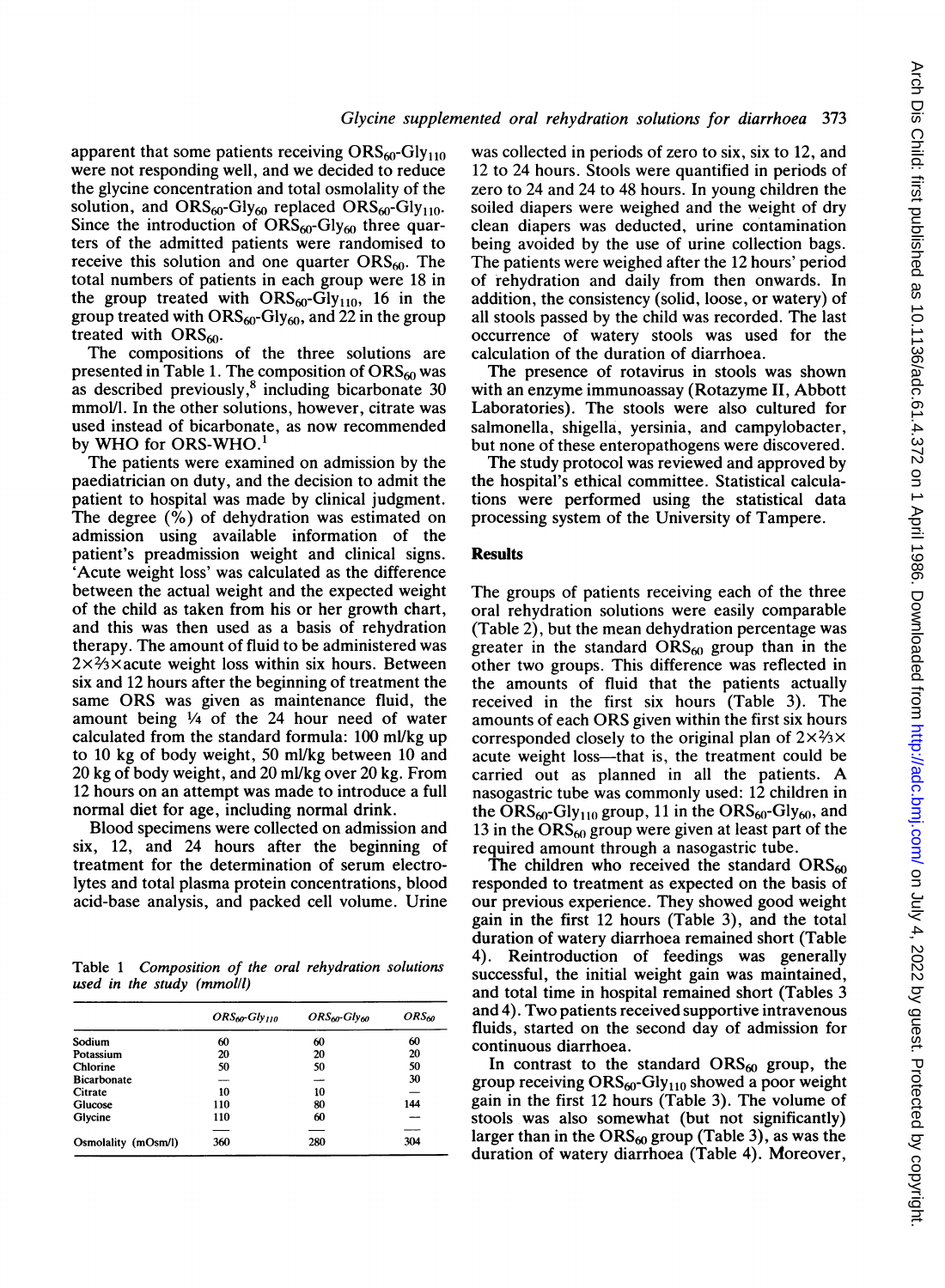#### 374 Vesikari and Isolauri

| <b>Characteristics</b>        | Treatment group            |                                     |                   |  |
|-------------------------------|----------------------------|-------------------------------------|-------------------|--|
|                               | $ORS_{60}Gly_{110}$ (n=18) | $ORS_{60}G$ <sub>N60</sub> $(n=16)$ | $ORS_{60}$ (n=22) |  |
| Mean age (months)             | 21.2(14.2)                 | 19.8(14.0)                          | 20.4(15.0)        |  |
| Duration of diarrhoea (days)  | 2.5(1.6)                   | 2.5(14)                             | 31(1.5)           |  |
| Weight on admission (g)       | 10860 (2930)               | 11580 (4710)                        | 10290 (3100)      |  |
| Acute weight loss $(g)$       | 494 (209)                  | 521 (346)                           | 666 (375)         |  |
| Estimated dehydration (%)     | 4.4(2.3)                   | 4.7(1.8)                            | 6.0(2.3)          |  |
| Rotavirus in no (%) of stools | 11(61)                     | 8(50)                               | 16(73)            |  |

Table 2 Characteristics of patients on admission. All values (except rotavirus) are mean (SD)

For estimated dehydration for ORS<sub>60</sub>-Gly<sub>110</sub> v ORS<sub>60</sub>, p<0.05 (Student's t test). All other differences are not significant.

Table 3 Intake and output of fluids and sodium (values are mean (SD))

|                               | Period of treatment<br>(Hours) | Treatment group                       |                           |                               |
|-------------------------------|--------------------------------|---------------------------------------|---------------------------|-------------------------------|
|                               |                                | $ORS_{60}$ -Glv <sub>110</sub> (n=18) | $ORS_{60}Gly_{60}$ (n=16) | $ORS_{60}$ (n=22)             |
| Fluid intake (ml)             | $0 - 6$                        | 703 (394)                             | 703 (399)                 | 823 (399)                     |
|                               | $6 - 12$                       | 354 (142)                             | 353 (133)                 | 316 (98)                      |
| Urine excretion (ml)          | $0 - 6$                        | 167 (155)                             | 137(59)                   | 166(100)                      |
|                               | $6 - 12$                       | 172 (100)                             | 195 (100)                 | 175(70)                       |
|                               | $12 - 24$                      | 417 (213)                             | 177 (135)                 | 189(98)                       |
| Stool quantity (g)            | $0 - 24$                       | 401 (325)                             | 361(241)                  | 345 (250)                     |
|                               | $24 - 48$                      | 268 (266)                             | 181 (149)                 | 190 (129)                     |
| Weight gain (g)               | $0 - 12$                       | $+53(338)$                            | $+126(215)$               | $+285(257)$                   |
|                               | $12 - 24$                      | $+57(367)$                            | $+20(90)$                 | $-42(111)$                    |
|                               | $24 - 48$                      | $+46(161)$                            | $-37(192)$                | $+45(120)$                    |
|                               | $48 - 72$                      | $-37(111)$                            | $+14(34)$                 | $+6(32)$                      |
| Sodium input (mmol)           | $0 - 6$                        | 42 (24)                               | 42 (24)                   | 49 (24)                       |
|                               | $6 - 12$                       | 21(8)                                 | 21(8)                     | 19(6)                         |
| Urine sodium excretion (mmol) | $0 - 6$                        | 6.0(7.3)                              | 2.0(2.2)                  | 2.3(4.8)                      |
|                               | $6 - 12$                       | 71(8.3)                               | 4.8(3.8)                  | 2.4(2.3)                      |
|                               | $12 - 24$                      | 16.5(13.8)                            | 5.9(7.4)                  | $3 \cdot 1 \cdot (3 \cdot 1)$ |

For urine excretion for ORS<sub>60</sub>-Gly<sub>110</sub> v ORS<sub>60</sub> and urine sodium excretion for ORS<sub>60</sub>-Gly<sub>110</sub> v ORS<sub>60</sub>. p<0-01; for weight gain for ORS<sub>60</sub>-Gly<sub>110</sub> v ORS<sub>60</sub>.  $p$ <0.05 (Student's t test). All other differences are not significant.

Table 4 Clinical outcome of patients receiving oral rehydration

|                      | Treatment group                 |                                                  |                               |  |
|----------------------|---------------------------------|--------------------------------------------------|-------------------------------|--|
|                      | $ORS_{60}Gly_{110}$<br>$(n=18)$ | ORS <sub>60</sub> -Gly <sub>60</sub><br>$(n=16)$ | ORS <sub>60</sub><br>$(n=22)$ |  |
| Mean duration of     |                                 |                                                  |                               |  |
| diarrhoea (hours)    | 29 (25)                         | 30(25)                                           | 22(13)                        |  |
| Mean duration of     |                                 |                                                  |                               |  |
| hospital stay (days) | 3.3(1.2)                        | 2.9(1.4)                                         | 2.7(1.0)                      |  |
| Mean weight gain     |                                 |                                                  |                               |  |
| by discharge $(g)$   | $+114(187)$                     | 148 (215)                                        | 314 (315)                     |  |

For mean weight gain by discharge  $ORS_{60}$ -Gly<sub>110</sub> v ORS<sub>60</sub>, p<0.05. All other differences are not significant.

there was a pronounced difference in urine excretion: the mean urine volume at 12 to 24 hours in the  $ORS<sub>60</sub>-Gly<sub>110</sub>$  group was significantly larger than in the  $ORS_{60}$  group (Table 3). Because of the inadequate rehydration after the first six hours four of the 18 children in the  $ORS_{60}$ -Gly<sub>110</sub> group were placed on intravenous treatment at that point, and one more patient received supportive intravenous fluids for continuing diarrhoea.

Compared with the  $ORS_{60}$ -Gly<sub>110</sub> group the children receiving  $ORS<sub>60</sub>-Gly<sub>60</sub>$  fared much better, and there was little difference between the  $\text{ORS}_{60}$ -Gly<sub>60</sub> and  $ORS_{60}$  groups in the outcome (Tables 3 and 4). The mean weight gain at 12 hours in the  $ORS_{60}$ - $Gly_{60}$  group was less than in the  $ORS_{60}$  group, but this could partly be explained by the lower degree of initial dehydration and smaller volume of ORS given (Tables 2 and 3). The urine and stool volumes in the two groups were quite similar in the follow up period (Table 3). In one case of the 16 in the  $ORS<sub>60</sub>-Gly<sub>60</sub>$  group rehydration after six hours was considered inadequate and one child was transferred to intravenous treatment; one more child received 'supportive' intravenous fluids at a later time.

Rehydration was also measured by packed cell volume, total plasma protein concentrations, and blood acid-base analysis during rehydration at six,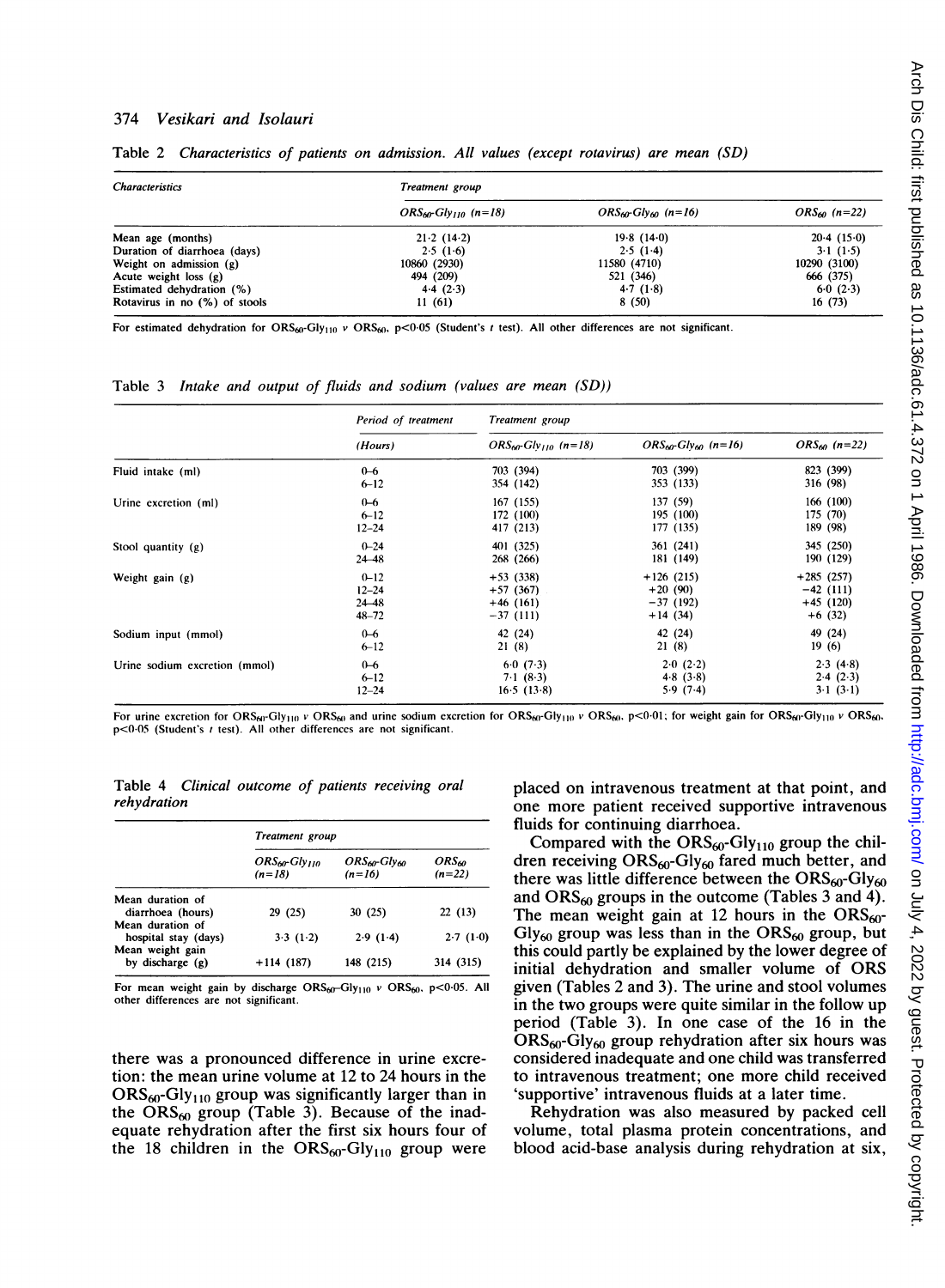12, and 24 hours after treatment (data not shown). As the initial dehydration was only mild to moderate it was not possible to detect appreciable differences in the rehydration rate between the groups using these indicators. The children receiving  $ORS<sub>60</sub>$ - $Gly<sub>110</sub>$  tended to remain more acidotic at 12 and 24 hours of treatment than children in the other two groups, but the difference was not significant.

The calculated sodium input in the first six and 12 hours of treatment and the corresponding urinary excretions up to 24 hours are shown in Table 3. The urinary sodium excretion in the  $ORS<sub>60</sub>-Gly<sub>110</sub>$  group was higher than in the other two groups throughout that period. In the  $ORS_{60}$ -Gly<sub>60</sub> group the mean sodium excretion was also slightly higher than in the  $ORS<sub>60</sub>$  group. In the latter group urinary sodium excretion remained low up to 24 hours, indicating that most of the sodium input was used for replacing sodium deficit. The serum sodium concentrations remained unchanged in all three groups during rehydration (data not shown). There were no changes in serum potassium or chloride concentrations either.

The daily weight changes in all three groups are presented in Table 3, and the overall weight gain by the time of discharge in Table 4. In general, the initial weight gain after rehydration was maintained in all groups, and the differences between groups remained similar throughout the hospital stay.

### **Discussion**

The present experience with glycine in an oral rehydration solution containing 60 mmol/l sodium was not very encouraging as glycine seemed to cause osmotic diarrhoea and diuresis, or both. Initially, our research was prompted by the findings of Patra et al, who showed that an ORS of the WHO formula supplemented with 111 mmol/l of glycine was more effective than ordinary ORS-WHO for treatment of acute diarrhoeal dehydration.<sup>2</sup> <sup>3</sup> It is therefore necessary to search for explanations for the apparently different experience.

The sodium concentration in our solutions was intentionally kept at 60 mmol/l as we believe this should be sufficient for an 'all purpose' (outpatient and inpatient) oral rehydration solution in our conditions where most of the patients with acute diarrhoea are likely to be mildly to moderately dehydrated with normal serum sodium concentrations.8 Thus the glycine:sodium ratio in the first glycine supplemented solution,  $ORS<sub>60</sub>-Gly<sub>110</sub>$ , was not optimal as it is known that the molar ratio for best net absorption should be roughly  $1:1.^5$  Excess glycine in the slightly hypertonic solution could conceivably cause osmotic penalty, resulting in increased stool volume, as was observed in the patient group receiving  $ORS_{60}$ -Gly<sub>110</sub>. However, osmotic diarrhoea and somewhat larger stool volume in the first 48 hours does not seem to be a sufficient explanation for the poor weight gain in these children. The same children also had significantly greater urine volume between 12 and 24 hours, suggesting that most of the  $ORS_{60}$ -Gly<sub>110</sub> solution was actually absorbed but part of the absorbed fluid was later excreted in urine. A probable mechanism might be excretion of excess glycine in the urine with resulting osmotic diuresis. Unfortunately, we did not measure urinary excretion of glycine directly. When in the second solution,  $ORS_{60}$ -Gly<sub>60</sub>, the quantity of glycine was reduced (to a molar ratio 1:1 with sodium) no such increase in urine volume was seen despite the fact that the solution was apparently well absorbed.

Different aetiology of diarrhoea in our patients and those of Patra  $et al^3$  could also be responsible for the different experience of the glycine supplemented ORS. Most of our patients had rotavirus diarrhoea, whereas the patients of Patra et al in India had predominantly secretory diarrhoea due to Vibrio  $cholerae$  or *Escherichia coli.*<sup>3</sup> The absorption of glycine could differ in diarrhoeas of different pathogenetic mechanism. In toxigenic secretory diarrhoea the gut epithelium remains intact, and the absorption is effective throughout the length of the small intestine. In contrast, in rotavirus diarrhoea there is structural damage, particularly in the proximal small intestine, where glycine absorption is supposed to take place. Thus it is possible that glycine absorption is reduced in rotavirus but not in toxigenic diarrhoea, whereas glucose might be equally effective as a carrier for sodium coupled water absorption in both conditions. Furthermore, rotavirus infection might cause more metabolic stress than secretory diarrhoea due to E. coli, and utilisation of glycine in the body could then be less effective in rotavirus diarrhoea. Under such a catabolic effect excess glycine would be excreted.

Another methodological difference between the studies was that we gave only a precalculated amount of ORS for rapid rehydration to all the patients, whereas Patra et al continued to administer the solutions ad libitum over a long period, consistent with the long duration of toxigenic diarrhoea.<sup>3</sup> With this method the children receiving glycine fortified ORS consumed less of the solution and had a shorter duration of diarrhoea.

In summary we have shown that glycine can replace some of the glucose in our 'established' oral rehydration solution containing sodium 60 mmol/l and glucose 144 mmol/l, but the resulting solution with glycine 60 mmol/l and glucose 80 mmol/l has no